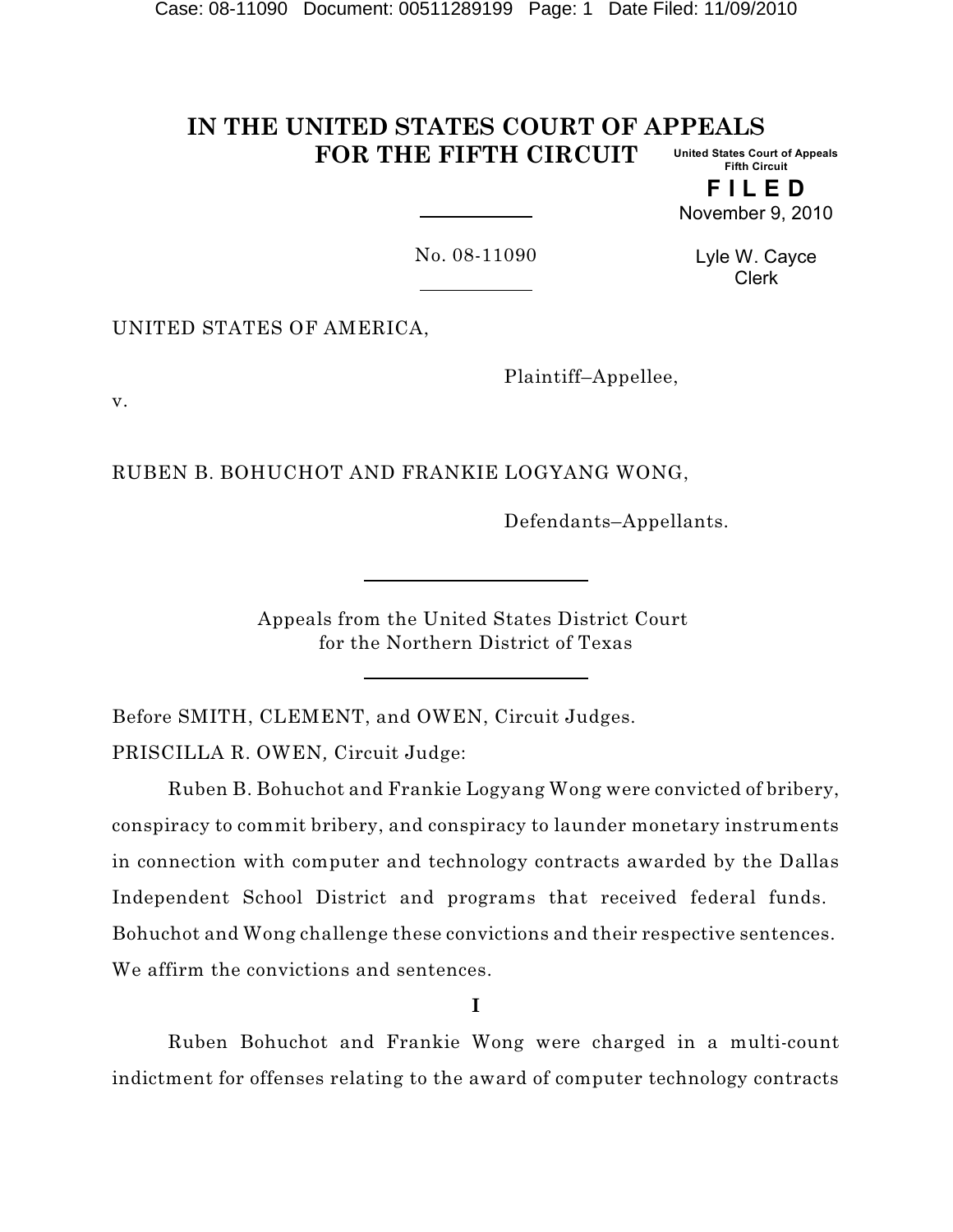by the Dallas Independent School District (DISD). At the time of the indictment, Bohuchot was DISD's chief technology officer. Wong was the president and coowner of Micro Systems Engineering, Inc. (MSE), a computer reseller that contracted with larger companies to resell and maintain computer hardware.

Two contracts were at the center of the government's bribery and conspiracy allegations. The first was for a technology program called Seats Management, which provided computers, related services, and support for schools within the district. DISD awarded this contract, calling for payments totaling approximately \$18 million, to a partnership between Hewlett-Packard (HP) and MSE in September 2002. MSE received at least \$4,674,303 for its participation in the partnership. The second contract involved E-Rate, a federal program that provides money and technology to school districts that subsidize student lunches. DISD awarded this contract, contemplating payments of over \$115 million, in December 2003 to a group of 13 companies called the Consortium, which included HP, Novell, and MSE. More than \$35 million was paid to MSE on behalf of the Consortium between May 2003 and July 2005 for MSE's participation.

DISD used Requests for Proposals (RFP) to inform potential bidders of the scope, location, and requirements for its major technology projects. To insure fairness in the bidding process, information regarding forthcoming RFPs and their requirements was released to all competitors at the same time. The propriety of the relationship between Bohuchot and Wong came into question when a vendor who bid unsuccessfully for one of the DISD technology contracts lodged a complaint. Subsequent investigation by the government revealed substantial evidence that Wong and Bohuchot had engaged in an ongoing scheme in which Bohuchot provided valuable inside information regarding the RFP process to Wong in return for cash, vacation trips for Bohuchot and his family members, employment for Bohuchot's son-in-law, sporting event tickets,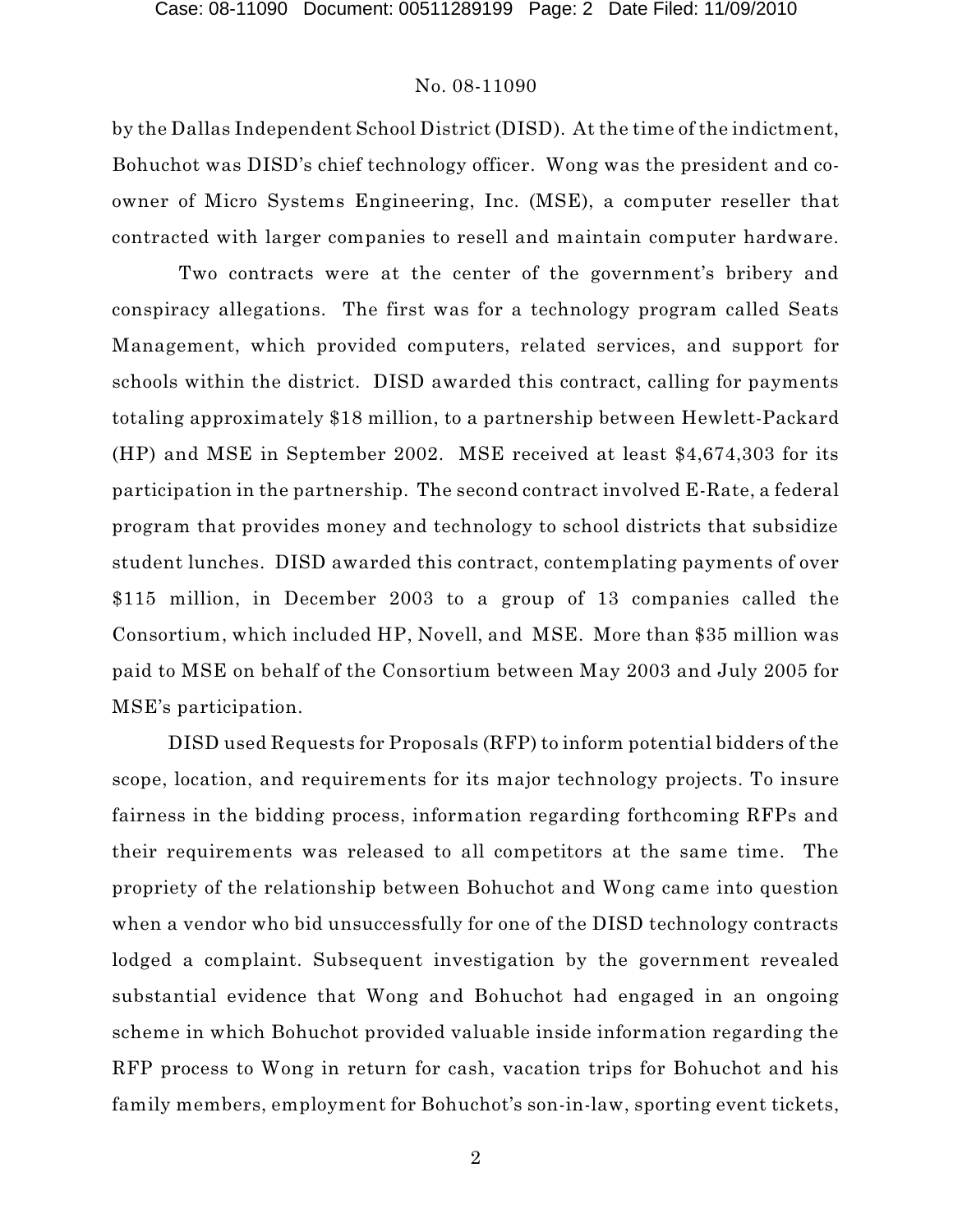and extensive use of two yachts owned by an MSE affiliate. There was evidence that Bohuchot provided insider information for approximately one year before the initial Seats Management RFP was released and that Bohuchot had met with Wong in Key West, Florida days before the release of that RFP. Witnesses for the government who were present at this latter meeting testified that Bohuchot shared a draft copy of the Seats Management RFP with Wong and associates at that time.

Wong and Bohuchot were convicted of violating and conspiring<sup>1</sup> to violate 18 U.S.C. §§ 666(a)(1)(B) and (2) (bribery concerning programs receiving federal funds), and of conspiracy to commit money laundering.<sup>2</sup> Bohuchot was also convicted of obstruction of the grand jury proceeding<sup>3</sup> and of making a false statement on a tax return,<sup>4</sup> but he has not appealed his convictions for these latter offenses. The district court sentenced Bohuchot to a 132-month term of imprisonment and Wong to a 120-month term of imprisonment. Wong brings forward six issues on appeal, arguing that (1) the government's proof and the charge to the jury constructively amended the indictment, (2) there was insufficient evidence to support the bribery theory on which Wong was indicted, (3) the prosecutor impermissibly commented on Wong's failure to testify, (4) the jury instructions were erroneous regarding money laundering because the *mens rea* element was "knowing" rather than "intentional," (5) the district court erred in using the total cost of ownership of two yachts in sentencing, and (6) the district court erroneously found multiple bribes rather than a single bribe. Bohuchot adopts Wong's argument and briefing regarding five of these issues.

 $1$  18 U.S.C. § 371.

 $2$  18 U.S.C. § 1956(h).

 $3$  18 U.S.C. § 1512(c).

 $426$  U.S.C. § 7206(1).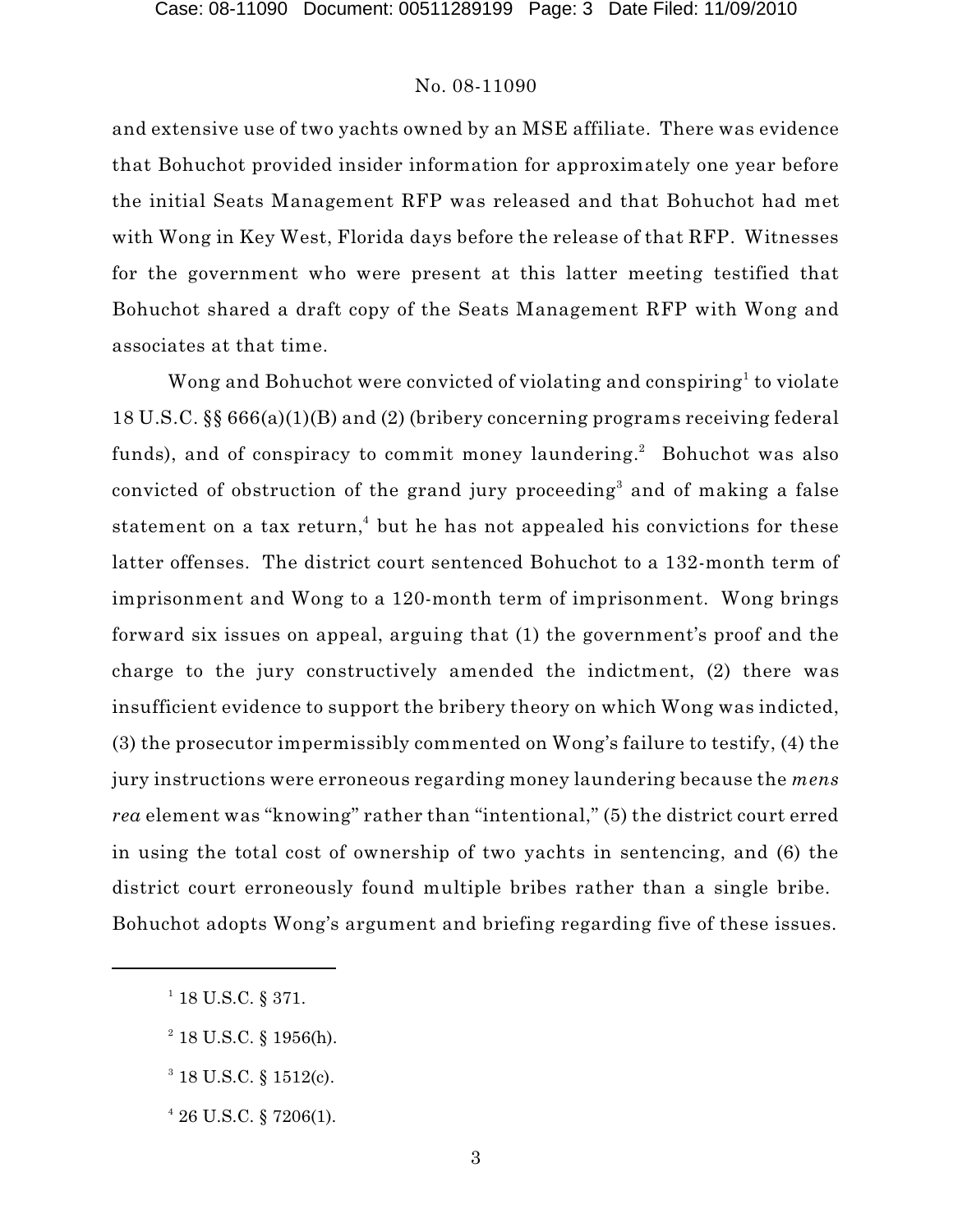#### **II**

We first consider the argument that the proof offered at trial by the government and the jury charge submitted by the district court permitted the jury to convict Wong and Bohuchot on theories that were not alleged in the indictment, thereby impermissibly constructively amending the indictment. The defendants rely on the Supreme Court's seminal decision in *Stirone v. United States*, in which the indictment alleged that Stirone had unlawfully interfered with interstate commerce in sand.<sup>5</sup> At trial the prosecution presented not only evidence of interference with interstate commerce in sand but as to steel as well, and over the defendant's objection, the trial court's charge permitted the jury to convict based on a finding regarding either sand or steel. $^6$  The Supreme Court held that this violated "the basic protection the grand jury was designed to afford" because it "subject[ed] the defendant to prosecution for interference with interstate commerce which the grand jury did not charge."<sup>7</sup>

The indictment presently at issue alleged that Bohuchot provided and Wong received non-public information relating to the Seats Management contract before the information was provided to other vendors who were competing with MSE, which assisted MSE in submitting the winning bid, and that Bohuchot signed documents authorizing DISD to enter into contracts benefitting MSE. The indictment also alleged that approximately six months before the Seats Management RFP was published for bidding, Bohuchot

 $5$  361 U.S. 212, 213-14 (1960).

 $\frac{6}{1}$ *Id.* at 214.

Id. at 218; see also id. ("The charge that interstate commerce is affected is critical since the Federal Government's jurisdiction of this crime rests only on that interference. It follows that when only one particular kind of commerce is charged to have been burdened a conviction must rest on that charge and not another, even though it be assumed that under an indictment drawn in general terms a conviction might rest upon a showing that commerce of one kind or another had been burdened.").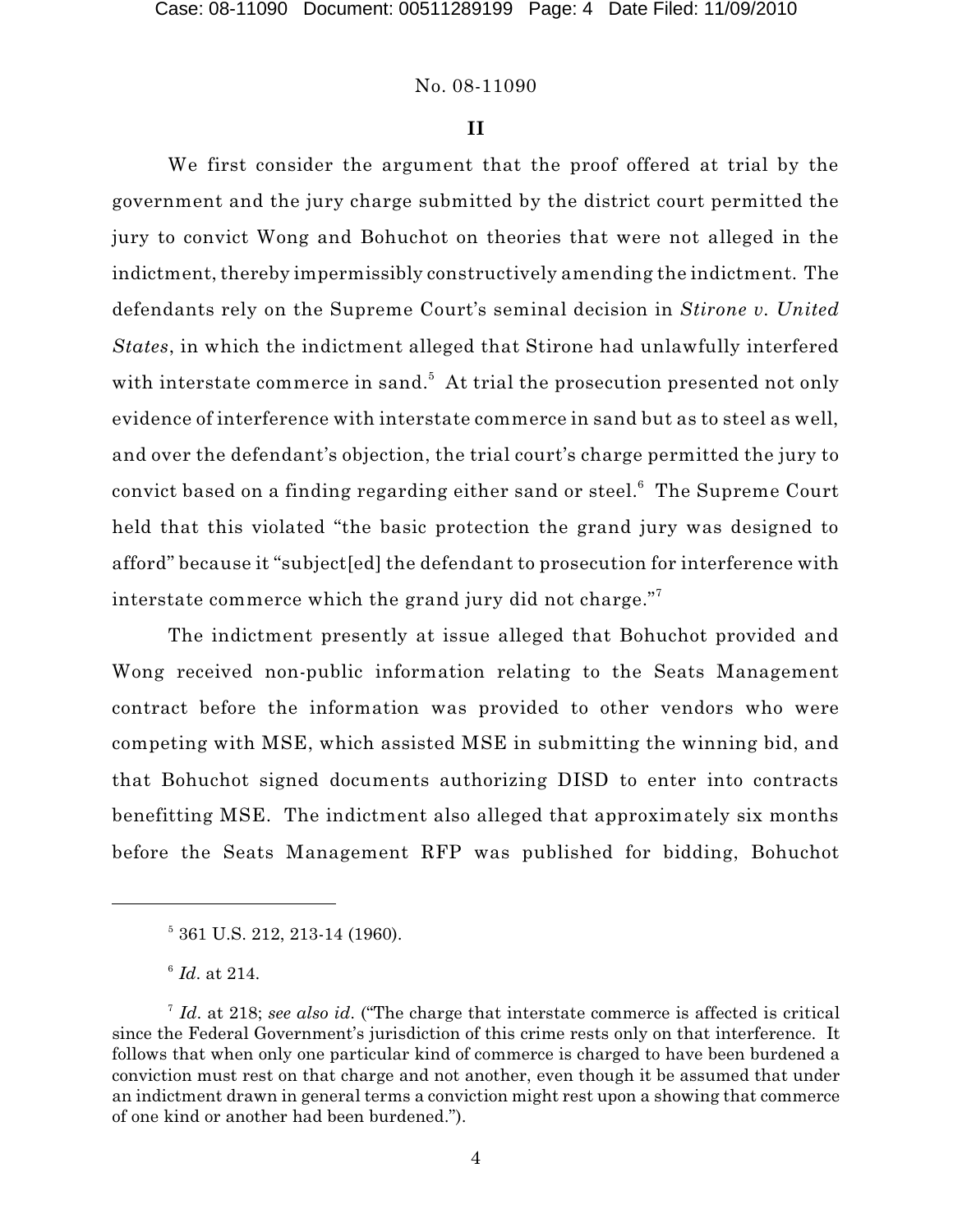represented that a former employee of DISD, William Coleman, was then an employee of DISD when in fact he was a consultant for MSE.

Wong and Bohuchot contend that the government's theory of the case shifted during trial and that it urged the jury to convict the defendants on grounds that differed from those set forth in the indictment. The allegedly new grounds include theories that Wong bribed Bohuchot to (1) manipulate the flow of information to the DISD board of trustees, (2) select individuals who would be favorable to MSE to serve on committees that would evaluate the competing bids on the two contracts, (3) influence or pressure those committees, (4) create favorable scoring matrixes or tamper with the scores for evaluating the competing bids, (5) improperly influence contract negotiations, and (6) rush the RFP process.

The defendants failed to object to any of the evidence or arguments by the prosecution that they now urge constructively amended the indictment. They contend, however, that they preserved their contentions by objecting to the district court's proposed instructions to the jury. The defendants point to the objections they lodged to the definition of "corruptly." The defendants argued to the district court that "[i]n light of the evidence that has developed," the jury instruction should have defined "corruptly" as "intent to receive a specific benefit in return for a payment. And incorporated in that is the intent of the specific quid pro quo required for bribery and under 201 Section 18, 201 concerning bribery under 18 U.S. Code Section 666." The defendants were referring to 18 U.S.C. § 201, regarding bribery of public officials, and were arguing that the same intent requirement for that offense is required under 18 U.S.C. § 666, the statute the defendants were charged with violating. During this colloquy with the court, Wong and Bohuchot also cited the Fourth Circuit's decision in *United States v. Jennings* for the proposition that "corrupt intent" is "the intent to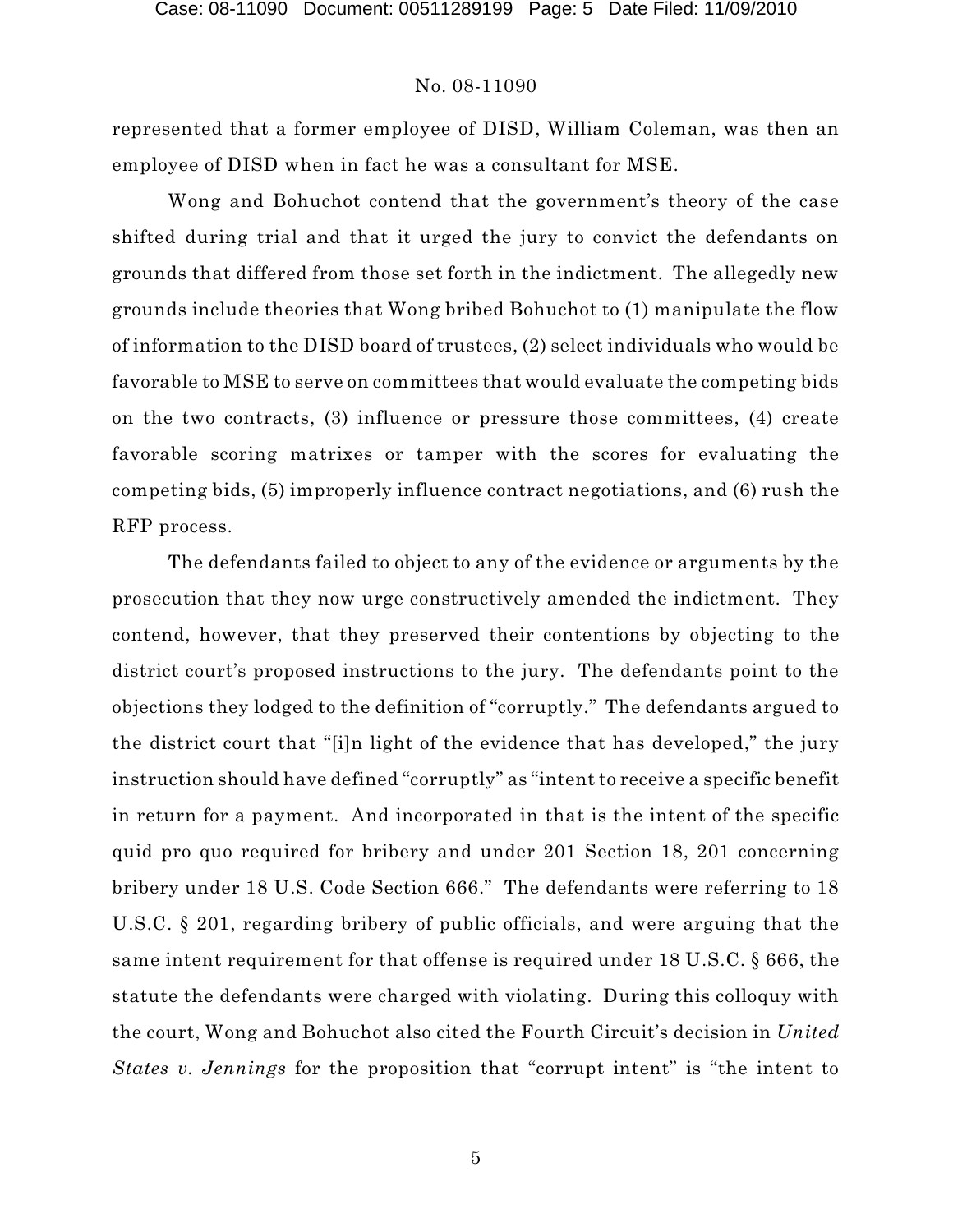engage in 'some more or less specific quid pro quo."<sup>8</sup> Wong and Bohuchot reiterated similar objections to the definition of "corruptly" during subsequent discussions with the district court.<sup>9</sup> However, there was no discussion of the evidence during the course of these objections. There was no hint or suggestion to the district court that the government had changed its theory of how the defendants had violated 18 U.S.C. § 666 or that this had resulted in a constructive amendment of the indictment. Nor did either of the defendants apprise the district court that the jury instructions would permit a conviction based on a theory that was not contained in the indictment. It was only to this court, on appeal, that Wong and Bohuchot for the first time argued that the indictment was constructively amended.

Prior to the Supreme Court's decision in *United States v. Olano*,<sup>10</sup> this court had held that "[c]onstructive amendments are reversible *per se*." Our 11 post-*Olano* decisions, however, have concluded that plain error review applies even if there has been a constructive amendment. Although there is "tension between plain error review and the 'automatic reversal' rule of *Mize*," it is clear

<sup>160</sup> F.3d 1006, 1021 n.6 (4th Cir. 1998) (quoting *United States v. Arthur*, 544 F.2d 730, <sup>8</sup> 734 (4th Cir. 1976)).

<sup>&</sup>lt;sup>9</sup> Counsel for Bohuchot argued:

Your Honor, it ["corruptly"] does not have its ordinary and common meaning in this specific statute because this specific statute relates back to the 18 U.S. Code [201] a bribery statute for its language when it was adopted, and bribery requires the intent to effect and [sic] exchange of money for a specific official action and that is  $-$  for a short term quid pro quo requirement and 666, while it doesn't define it and that is the issue other circuits have held that a specific quid pro quo is required and the instructions relating back to  $-18$  U.S. Code [201] are required. That is why just the common usage definition won't apply here or wouldn't adequately instruct the jury, Your Honor, or at least that is my position.

 $10$  507 U.S. 725 (1993).

<sup>&</sup>lt;sup>11</sup> United States v. Chandler, 858 F.2d 254, 256 (5th Cir. 1988).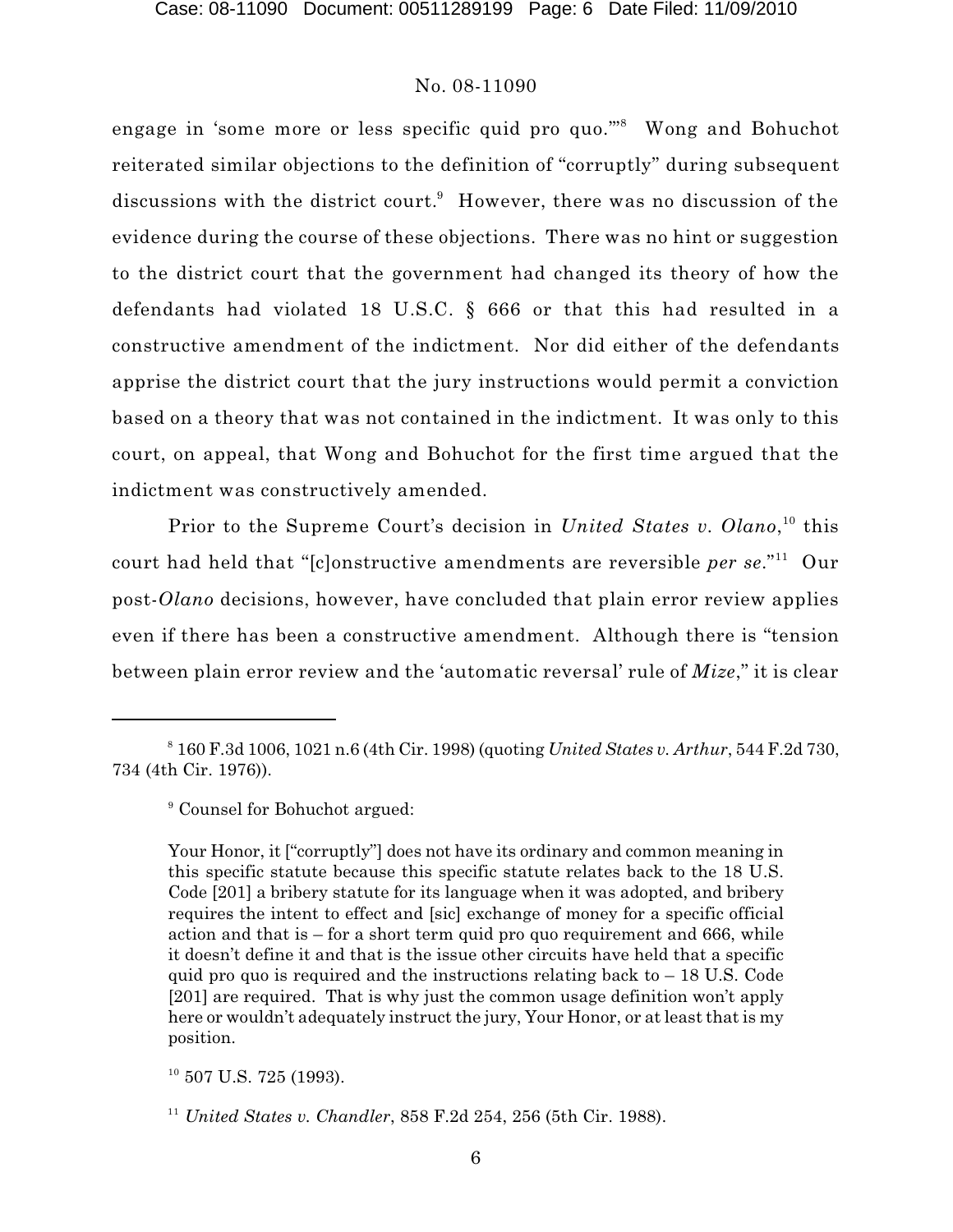in this Circuit that we have "reconciled [that tension] in favor of plain error review." $^{12}$  Our inquiry is therefore whether there was plain error in the district court proceedings. $^{\rm 13}$ 

As the Supreme Court has often noted, there are four prongs to a plain error analysis. $^{14}$  These are "(1) there was an error or defect, a 'deviation from a legal rule—that has not been intentionally relinquished or abandoned'; (2) 'the legal error must be clear or obvious, rather than subject to reasonable dispute'; (3) the error affected the defendant's substantial rights, 'which in the ordinary case means he must demonstrate that it affected the outcome of the district court proceedings'; and (4) when these three elements are present, a court may exercise its discretion to correct the error, although this discretion 'ought to be exercised only if the error seriously affect[s] the fairness, integrity, or public reputation of judicial proceedings."<sup>15</sup> We conclude that it is at least debatable whether there was clearly or obviously a constructive amendment of the indictment, but that in any event, neither the third nor fourth prongs of plain error review is satisfied in this case.

The defendants acknowledge that the government's presentation of its case during opening statements remained within the confines of the indictment. It

*United States v. Dixon*, 273 F.3d 636, 639 n.1 (5th Cir. 2001) (quoting *United States* <sup>12</sup> *v. Daniels*, 252 F.3d 411, 414 n.8 (5th Cir. 2001)); *see also United States v. Scher*, 601 F.3d 408, 411 (5th Cir. 2010); *United States v. Broadnax*, 601 F.3d 336, 340 (5th Cir. 2010); *United States v. Phillips*, 477 F.3d 215, 221 (5th Cir. 2007); *United States v. Reyes*, 102 F.3d 1361, 1365 (5th Cir. 1996).

<sup>&</sup>lt;sup>13</sup> See *Dixon*, 273 F.3d at 639 (holding that the contention that the indictment had been constructively amended would be reviewed for plain error when there was no objection in the district court).

<sup>&</sup>lt;sup>14</sup> See, *e.g.*, *Puckett v. United States*, 129 S. Ct. 1423, 1429 (2009); *Olano*, 507 U.S. at 732-36.

<sup>&</sup>lt;sup>15</sup> United States v. John, 597 F.3d 263, 283 n.91 (5th Cir. 2010) (quoting *Puckett*, 129 S. Ct. at 1429) (internal quotation marks omitted).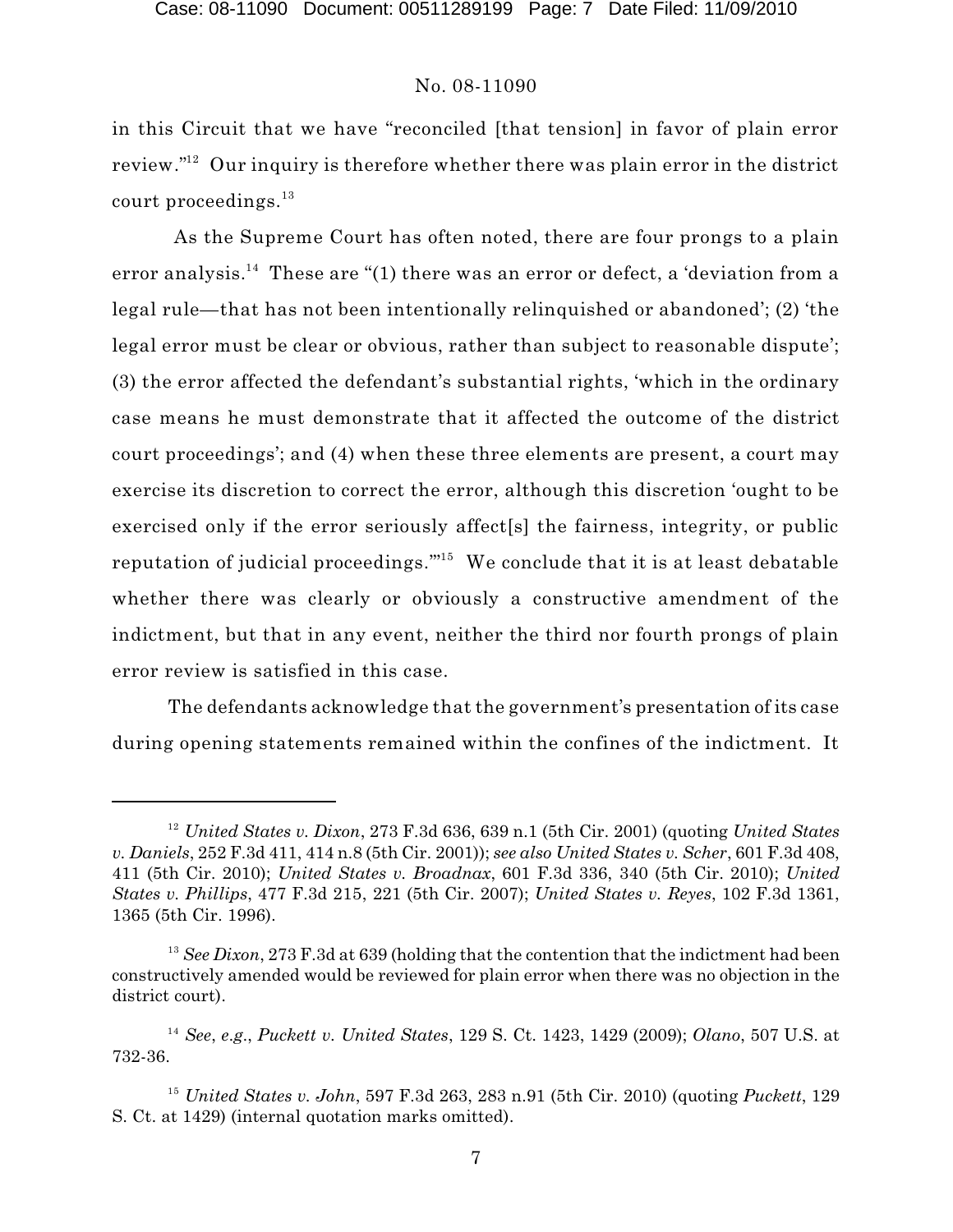was during the presentation of government witnesses, the defendants claim, that the government began to assert other theories upon which the jury could find Wong and Bohuchot guilty. The record, however, reflects that it was the defendants who first broached many of the facts that they now say should not have been before the jury.

In opening statements, the defendants argued that Bohuchot did not have the authority to bind DISD to any contracts and was not a member of either the DISD board or the committees selected to evaluate the bids on the two contracts. The defendants also asserted in opening statements that Bohuchot did not attempt to influence the evaluation committees. The defendants continued to develop this strategy in cross-examining government witnesses. For example, the government did not go beyond the facts set forth in the indictment in the direct examination of Larry Groppel, who was the deputy superintendent for business services at DISD when the contracts were awarded. It was on crossexamination that the defendants elicited that the bids were opened by the purchasing department, that that department chose who would be on the committees scoring the bids, and that Bohuchot's department "left the evaluation committees alone" to do their work.

Similarly, on cross-examination of another witness, Roland Taylor, the defendants emphasized that Bohuchot was not a member of the bid evaluation committees, and that there were no records that he was present when these committees were doing their work. On redirect of this witness, the government elicited that it was probably Bohuchot who determined how many points would be awarded in each category of scoring that was to be used in evaluating the bids and that Bohuchot chose the evaluation committee members.

In its direct examination of other witnesses, the government hewed to the indictment, developing in some detail how Wong and those with whom he associated were able to use nonpublic information to structure a winning bid.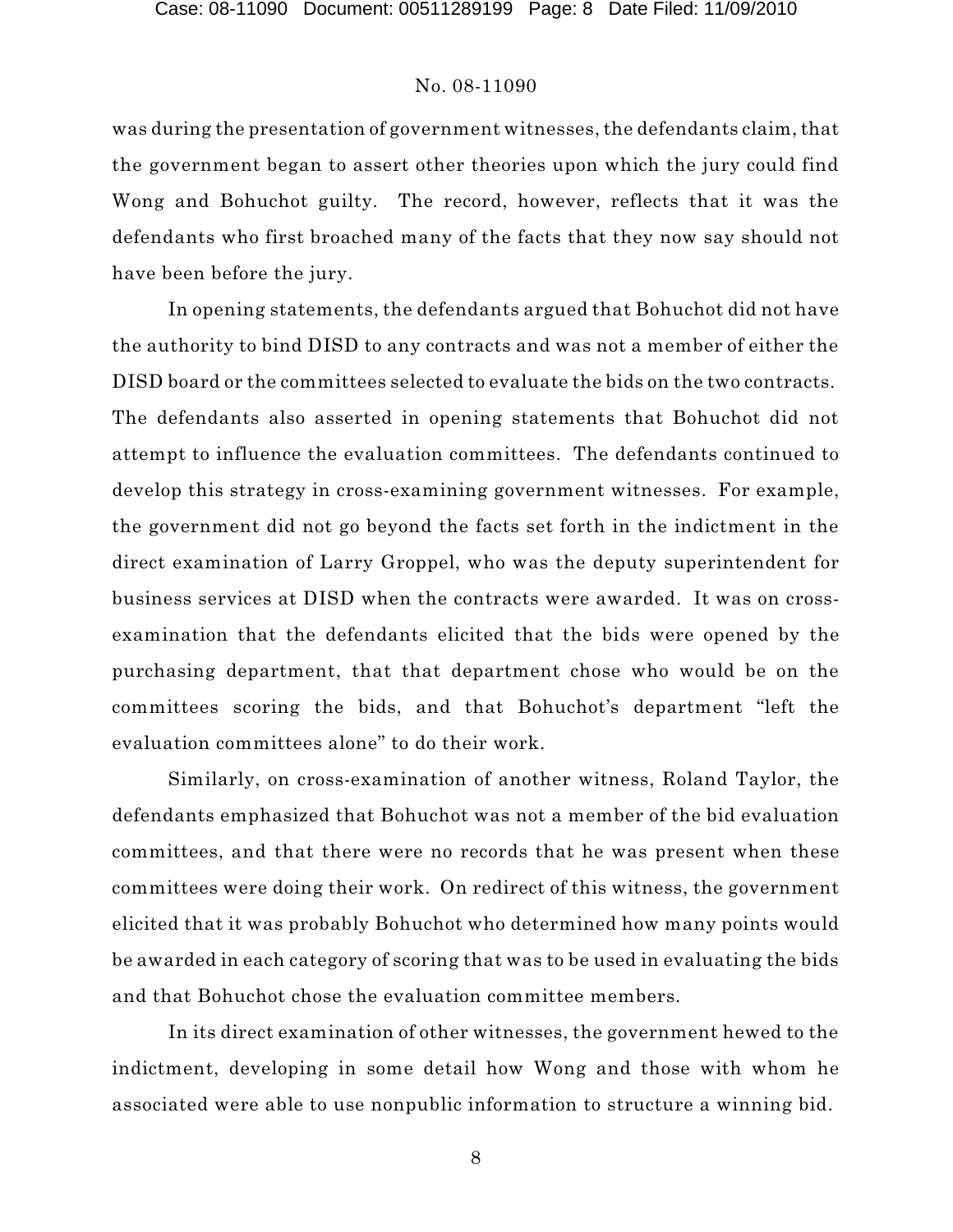For example, through Blair Thomas, the director of sales and operations for MSE, the government offered evidence that, long before the RFP for the Seats Management contract was made public, Bohuchot gave Thomas information that "value adds," meaning things of value to DISD outside the specifications of the RFP, would be important and how the "value adds" would be weighted in the evaluation process. Bohuchot also discussed financing with Thomas, and Thomas knew well in advance of the RFP's dissemination that bidding firms would be required to have a net worth of at least \$1 billion. MSE did not meet that requirement, and receipt of this early information gave MSE time to associate with another company that had the requisite financial strength. In a meeting that occurred in Key West, days before the RFP was publicly released, Thomas was given a copy of the RFP by Bohuchot. Thomas handed it to Wong. Wong then told Thomas that Wong and Bohuchot needed to meet and that Thomas did not need to be present.

The government did not go beyond the facts set forth in the indictment during its initial closing argument to the jury. Counsel for Bohuchot made numerous points in response and briefly argued to the jury that his client did not receive the bids for the two contracts and that Taylor chaired the bid selection committee, of which Bohuchot was not a member. He noted that Bohuchot did not participate in the scoring of the bids and did not try to influence that process. Wong's counsel similarly argued in closing that Bohuchot did not have the power or the authority to award contracts to Wong and that the bids for both contracts went through evaluation committees. In response, in its closing argument, the government asserted that Bohuchot had discussions with MSE representatives over the course of the year before the RFP for the Seats Management contract was publicly available. The government did, however, make other points that were not part of the indictment, including that Bohuchot was involved in the evaluation process, had contact with the DISD board, and that the board would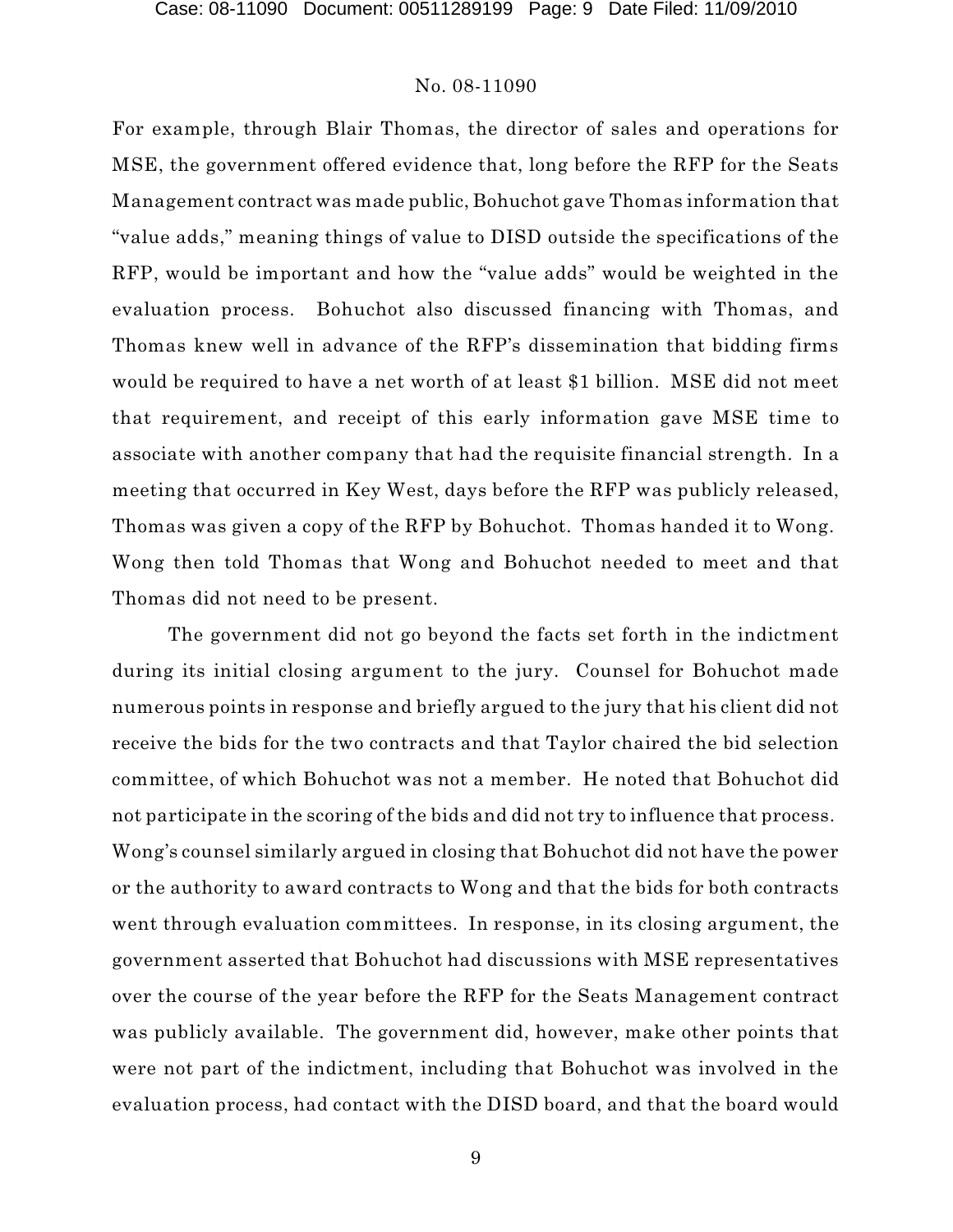naturally rely on him. The government argued that the members of the evaluation team reported to Bohuchot and "when you know your boss wants something, what are you going to do? You are going to try to make your boss happy." The government then emphasized that the DISD board would have relied on the head of the technology department, Bohuchot, in signing the Seats Management contract, and that Bohuchot's signature appeared on a document recommending to the board that it accept the contract that would handsomely compensate MSE. Later in the argument, the government asserted, "[t]hen you have DISD. What did he [Bohuchot] control here? . . . He controlled the board of trustees. He controlled his department employees. And he controlled most importantly the information flow. That is a lot of control." With regard to the E-rate contract, the government argued that Bohuchot set the scoring matrix that was used by the evaluation committee to score each bid. These were not facts alleged in the indictment.

We will assume, without deciding, that there was a constructive amendment of the indictment. We cannot conclude, however, that any such error affected the defendants' substantial rights, that is, that it affected the outcome of the district court proceedings.<sup>16</sup> The evidence that Wong bribed Bohuchot was strong, notwithstanding the defendants' point that the government's own witnesses testified that it was common practice for school districts to share information with vendors regarding forthcoming RFPs, and the defendants' argument that the government failed to call any of MSE's business competitors to establish the allegation that Wong received "inside" information unavailable to other companies. Two separate witnesses for the government, Thomas and Coleman, testified that Bohuchot brought a draft of the Seats Management RFP with him to a secret meeting with Wong that took place in

*See Olano*, 507 U.S. at 734. 16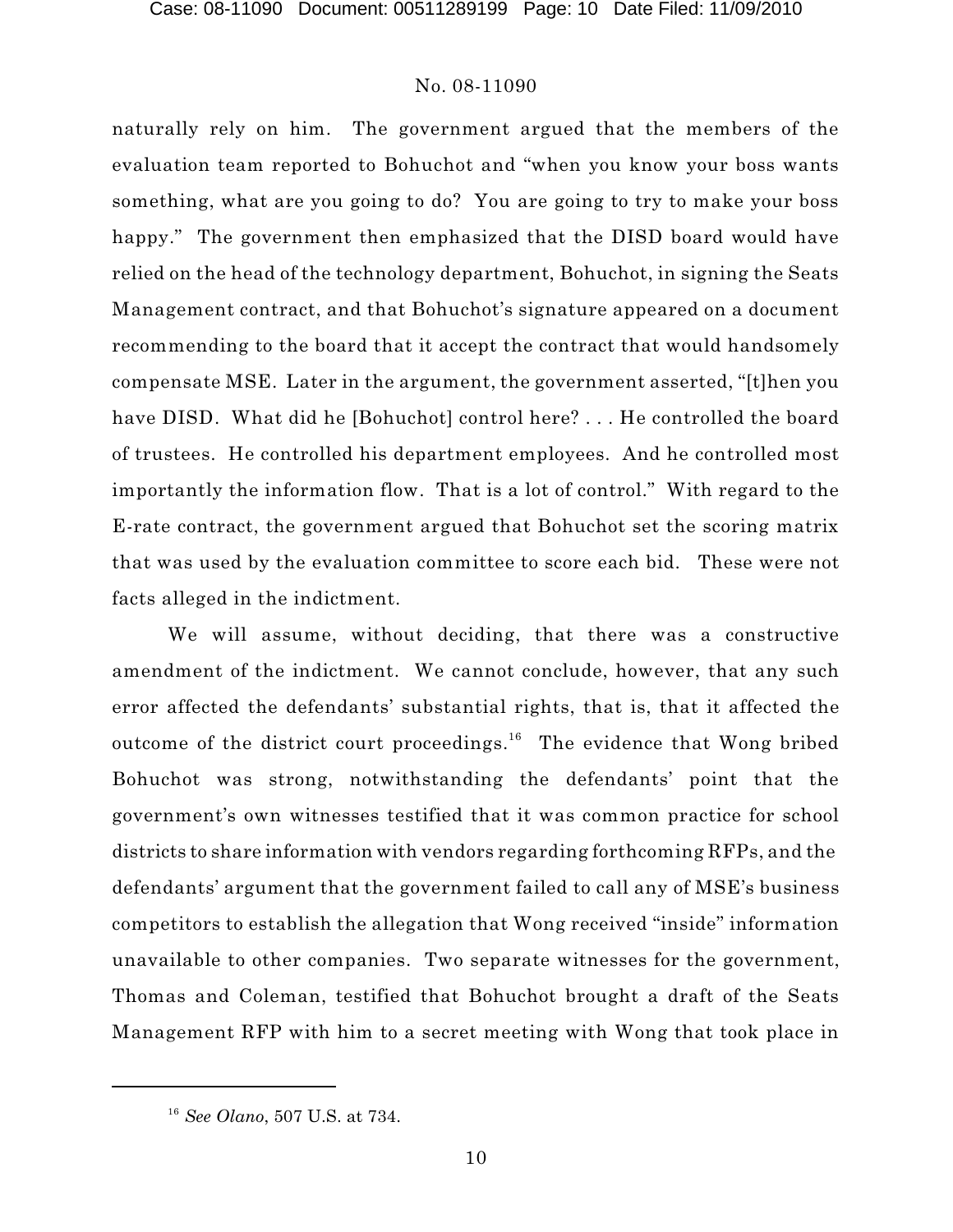Key West, Florida days before the official release of the RFP. More importantly, Garrett Goeters, an HP account executive, testified to having multiple and specific early conversations with Bohuchot, and admitted that the information provided by Bohuchot helped HP/MSE prepare their bid for the Seats Management contract because they had more time and were thus better prepared than competitors. The jury heard not only the facts recounted earlier in this opinion that were included within the indictment, it also heard detailed testimony that supported extensive allegations in the indictment that after the Seats Management contract was signed by DISD, Wong provided to Bohuchot the expansive use of and control over two yachts in Florida. Wong not only paid, through a shell entity, for the purchase of the yachts, but he paid more than \$300,000 for yacht-related expenses. Wong provided frequent-flyer miles to Bohuchot and his family to travel to the yachts. The yachts' captain, Dan Tingley, testified that Bohuchot controlled and used these high-dollar vessels as his personal possessions and that Wong told Tingley on one occasion when he complained about Bohuchot's operating the boat unsafely, that without Bohuchot, "there would be no boat." The evidence also established that Wong funneled substantial sums of money to Bohuchot's son-in-law and attempted to conceal these payments through a series of holding companies. Other things of value, such as expensive tickets to sporting events and expensive golf outings, were bestowed upon Bohuchot by Wong. It is improbable that the jury would have concluded that Wong and Bohuchot were innocent if only the evidence of which the defendants now complain had been excluded.

In any event, we decline to exercise our discretion to correct any error that may exist regarding a constructive amendment of the indictment. Any such error did not seriously affect the fairness, integrity, or public reputation of the

11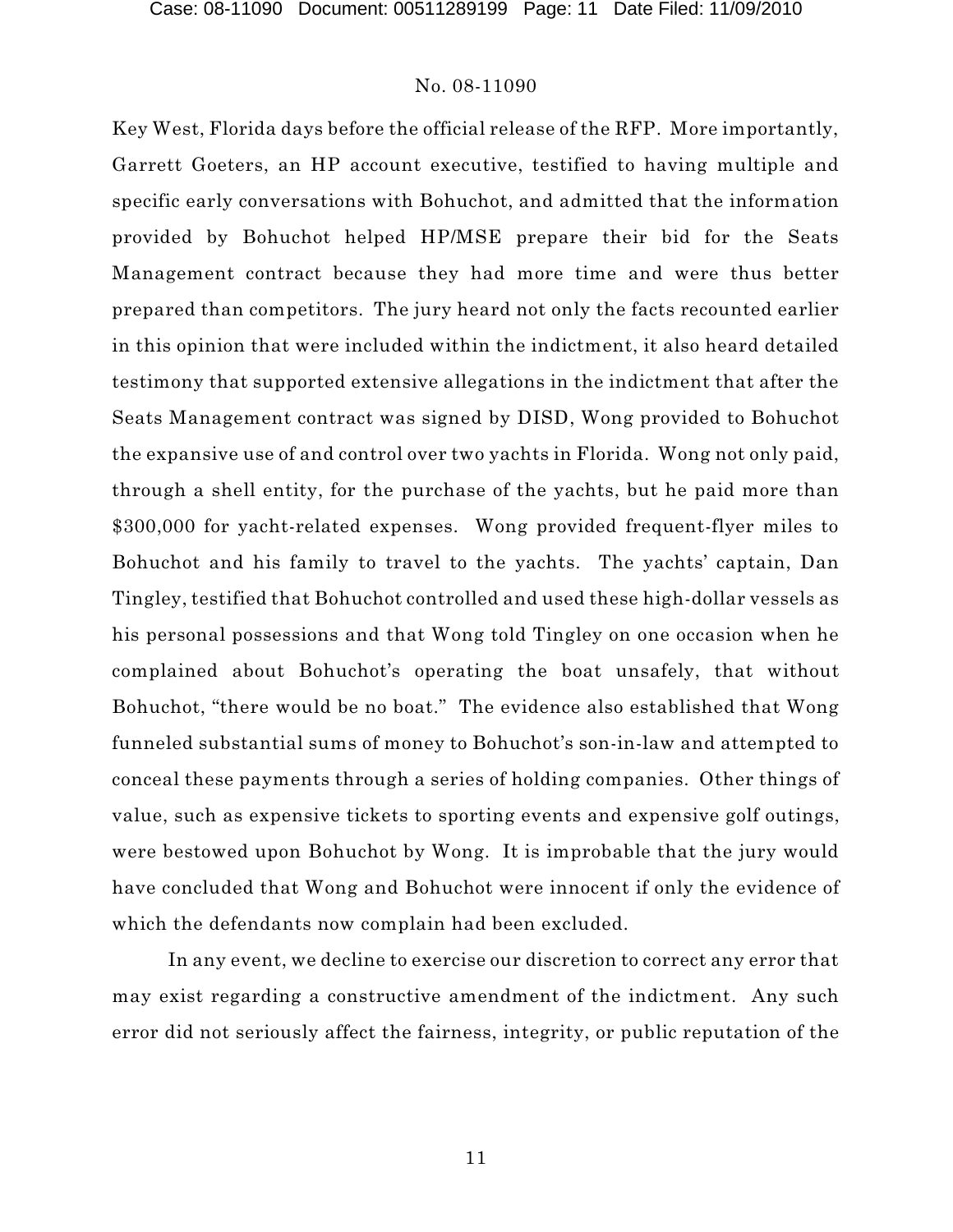judicial proceedings. $^{17}\,$  Wong and Bohuchot were not surprised by the evidence they now challenge. The defendants, in large measure, raised these areas of inquiry defensively, and the government responded. There is no contention that the defendants were unable to meet the government's evidence. And, as noted, the evidence of guilt was very substantial. Accordingly, we will not reverse the convictions on the basis of a constructive amendment of the indictment.

#### **III**

Wong and Bohuchot argue that they are entitled to rendition of judgment in their favor, contending that the evidence was insufficient to prove the charges for which they were indicted. Our review is to determine if "any rational trier of fact could have found the essential elements of the crime beyond a reasonable doubt." 18

With regard to the Seats Management contract, we have set forth above the considerable evidence that supports the jury's findings of guilt. The evidence was sufficient to support the convictions that pertain to the Seats Management contract.

With regard to the E-rate contract, the government concedes that it presented no direct evidence that Bohuchot assisted Wong in submitting the successful bid or otherwise influencing the contracting process. However, as set forth above, there was considerable evidence that Wong provided money and other things of considerable value to Bohuchot after the E-rate contract was awarded. A rational juror could infer from this circumstantial evidence and the evidence regarding the Seats Management contract that Bohuchot accepted or solicited the remuneration from Wong as part of an ongoing scheme as alleged

<sup>&</sup>lt;sup>17</sup> *See id.* at 736.

<sup>&</sup>lt;sup>18</sup> United States v. Ekanem, 555 F.3d 172, 174 (5th Cir. 2009) (citation omitted).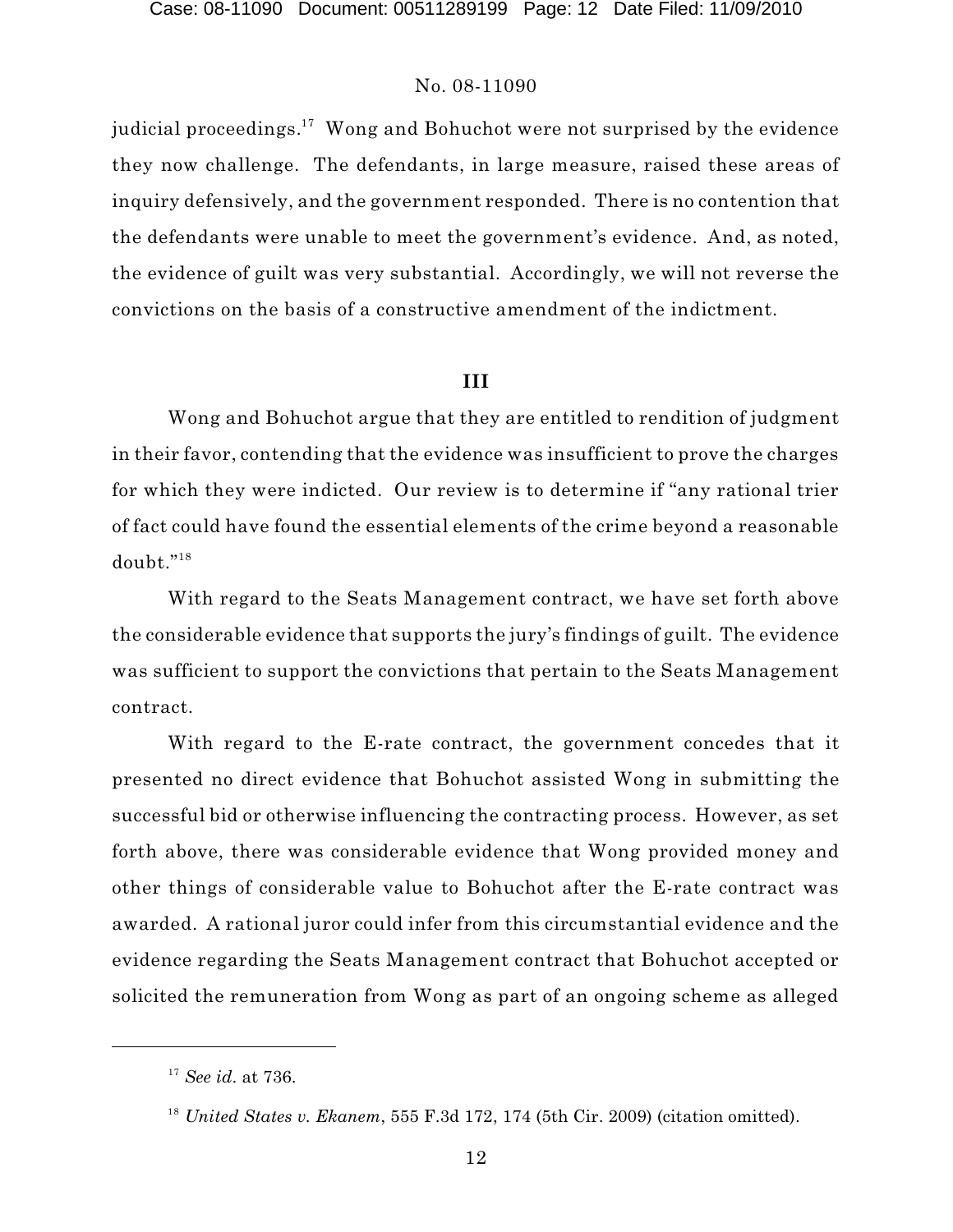in the indictment.

### **IV**

Wong asserts that the prosecutor impermissibly commented on Wong's decision to invoke his Fifth Amendment right not to testify at trial. Generally, we review such a contention de novo.<sup>19</sup> Because Wong failed to object to these comments at trial, however, this claim is reviewed for plain error. $^{20}$ 

A prosecutor is prohibited from commenting directly or indirectly on a defendant's failure to testify.<sup>21</sup> Ordinarily, "[t]he test for determining whether the prosecutor's remarks were constitutionally impermissible is: '(1) whether the prosecutor's manifest intent was to comment on the defendant's silence or (2) whether the character of the remark was such that the jury would naturally and necessarily construe it as a comment on the defendant's silence."<sup>22</sup> The prosecutor's intent is not manifest if there is some other, equally plausible explanation for the remark.<sup>23</sup> Both inquiries are properly conducted by reviewing the challenged remarks in context.  $^{24}$ 

During closing arguments, the prosecutor remarked:

<sup>19</sup> United States v. Martinez, 151 F.3d 384, 392 (5th Cir. 1998).

<sup>20</sup> United States v. Zanabria, 74 F.3d 590, 593 (5th Cir. 1996) ("[Where] [t]here was no timely objection . . . our review must be for plain error, *i.e.*, an error which is clear and which affects substantial rights.") (citing *Olano*, 507 U.S. 725).

*Griffin v. California*, 380 U.S. 609, 615 (1965); *United States v. Montoya-Ortiz*, 7 21 F.3d 1171, 1178 (5th Cir. 1993) ("The Fifth Amendment prohibits a prosecutor from commenting directly or indirectly on a defendant's failure to testify.").

*United States v. Grosz*, 76 F.3d 1318, 1326 (5th Cir. 1996) (quoting *United States v.* <sup>22</sup> *Collins*, 972 F.2d 1385, 1406 (5th Cir.1992)).

<sup>23</sup> Id.; see also United States v. Green, 324 F.3d 375, 382 (5th Cir. 2003) ("If there is an equally plausible explanation for the remark, the prosecutor's intent is not manifest.") (internal quotations omitted) (citing *Grosz*, 76 F.3d at 1326).

<sup>24</sup> United States v. Jones,  $648$  F.2d  $215$ ,  $218$  (5th Cir. Unit B June 1981) (per curiam).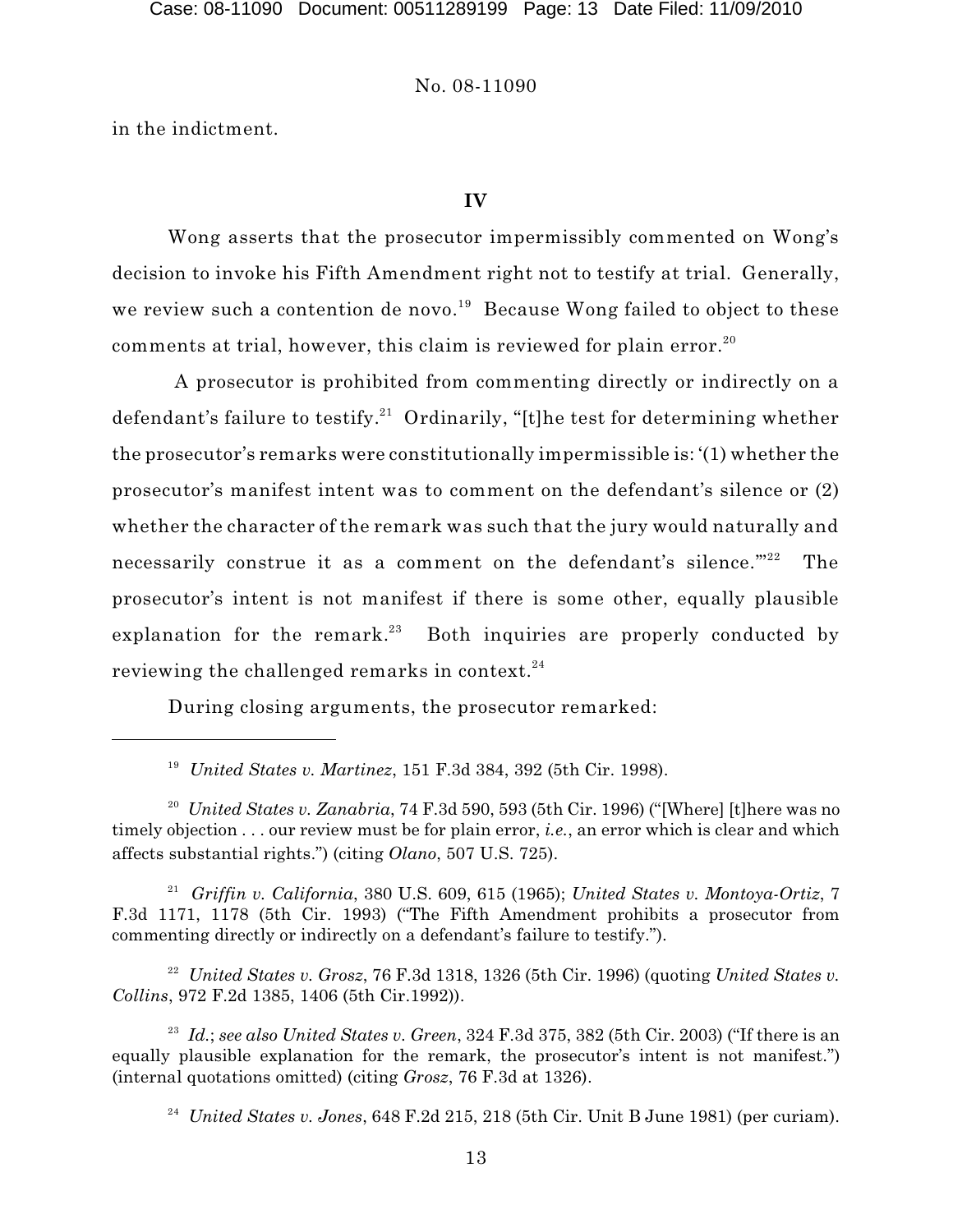What else is happening during this time period? May, 2002, this trip to Key West we know Mr. Bohuchot was on it. Mr. Coleman was on it. Mr. Wong was on it, and Blair Thomas was on it. The four men two of which talked to you about the RFP being there and the other two sitting here.

Wong contends that there is no reasonable way to interpret the prosecution's argument other than: "Our witnesses testified; Mr. Wong did not." The government responds that the prosecutor could not possibly have been referring to Wong's failure to testify because the reference to "the other two sitting here" was to Wong and Bohuchot, and Bohuchot testified. The prosecutor was arguing, the government contends, that two of the four men in the van in Florida testified that the RFP for the Seats Management contract was displayed in the van and the other two deny this occurred (in the case of Wong, through arguments of his counsel, and in Bohuchot's case, through his own testimony as well as arguments of counsel). We agree with the government that, in context, this is a plausible explanation of the prosecutor's statement.

Even if the prosecutor's comments were improper, they were not sufficiently prejudicial to "cast serious doubt on the correctness of the jury's verdict."<sup>25</sup> Nor did they affect Wong's substantial rights. The district court cautioned the jury through instructions that "no inference or conclusion may be drawn from a defendant's decision not to testify." As already noted, the evidence of Wong's guilt was substantial.

# **V**

Reversal and remand is required, Wong and Bohuchot assert, because the district court's jury instructions lowered the *mens rea* for conspiracy to commit money laundering. The indictment charged the defendants with violating 18

<sup>&</sup>lt;sup>25</sup> See United States v. Virgen-Moreno, 265 F.3d 276, 290 (5th Cir. 2001) (citation omitted).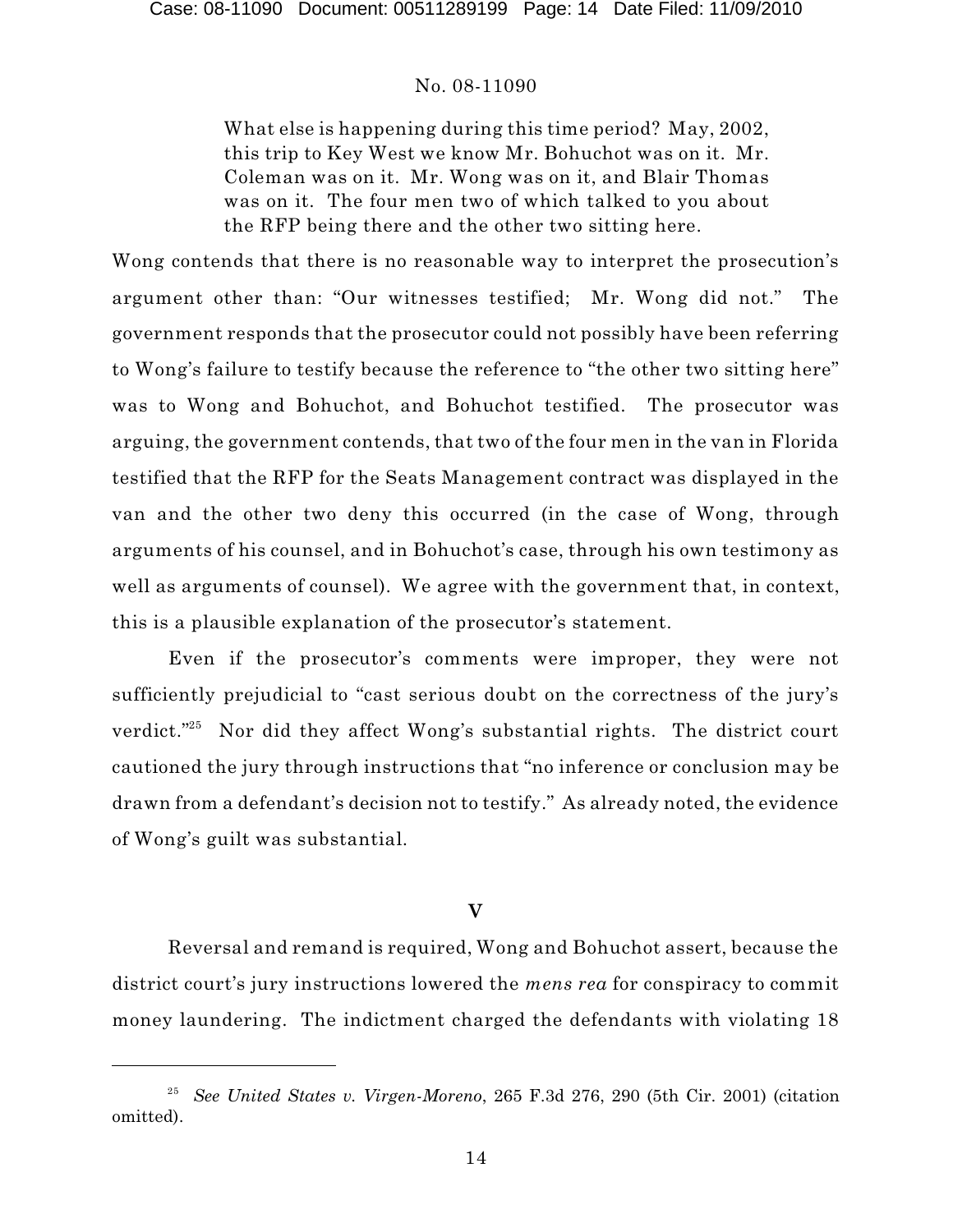U.S.C. § 1956(h). Section 1956(h) prohibits conspiracies to launder money, as defined by § 1956(a). $^{26}$  The district court's charge to the jury stated, in pertinent part:

Title 18 U.S.C. § 1956(h) makes it a crime for anyone to conspire or agree with someone else to do something that, if actually carried out, would be a violation of 18 U.S.C. § 1956(a), which prohibits knowingly using the proceeds of certain illegal activity to promote the carrying on of certain illegal activity or conceal or disguise the nature, location, source, ownership, or control of the proceeds. Count 10 of the Indictment charges Defendants with conspiracy to launder monetary instruments. You are directed to read this count as set forth in the Indictment.

\* \* \*

For you to find Defendants Bohuchot and Wong guilty of the crime of conspiracy to launder monetary instruments as charged in count 10, you must be convinced that the Government has proved each of the following beyond a reasonable doubt:

(A)(i) with the intent to promote the carrying on of specified unlawful activity; or

. . . (B) knowing that the transaction is designed in whole or in part–

> (i) to conceal or disguise the nature, the location, the source, the ownership, or the control of the proceeds of specified unlawful activity;

shall be sentenced to a fine of not more than \$500,000 or twice the value of the property involved in the transaction, whichever is greater, or imprisonment for not more than twenty years, or both. For purposes of this paragraph, a financial transaction shall be considered to be one involving the proceeds of specified unlawful activity if it is part of a set of parallel or dependent transactions, any one of which involves the proceeds of specified unlawful activity, and all of which are part of a single plan or arrangement.

. . .

 $2^6$  18 U.S.C. § 1956(a) provides

Whoever, knowing that the property involved in a financial transaction represents the proceeds of some form of unlawful activity, conducts or attempts to conduct such a financial transaction which in fact involves the proceeds of specified unlawful activity–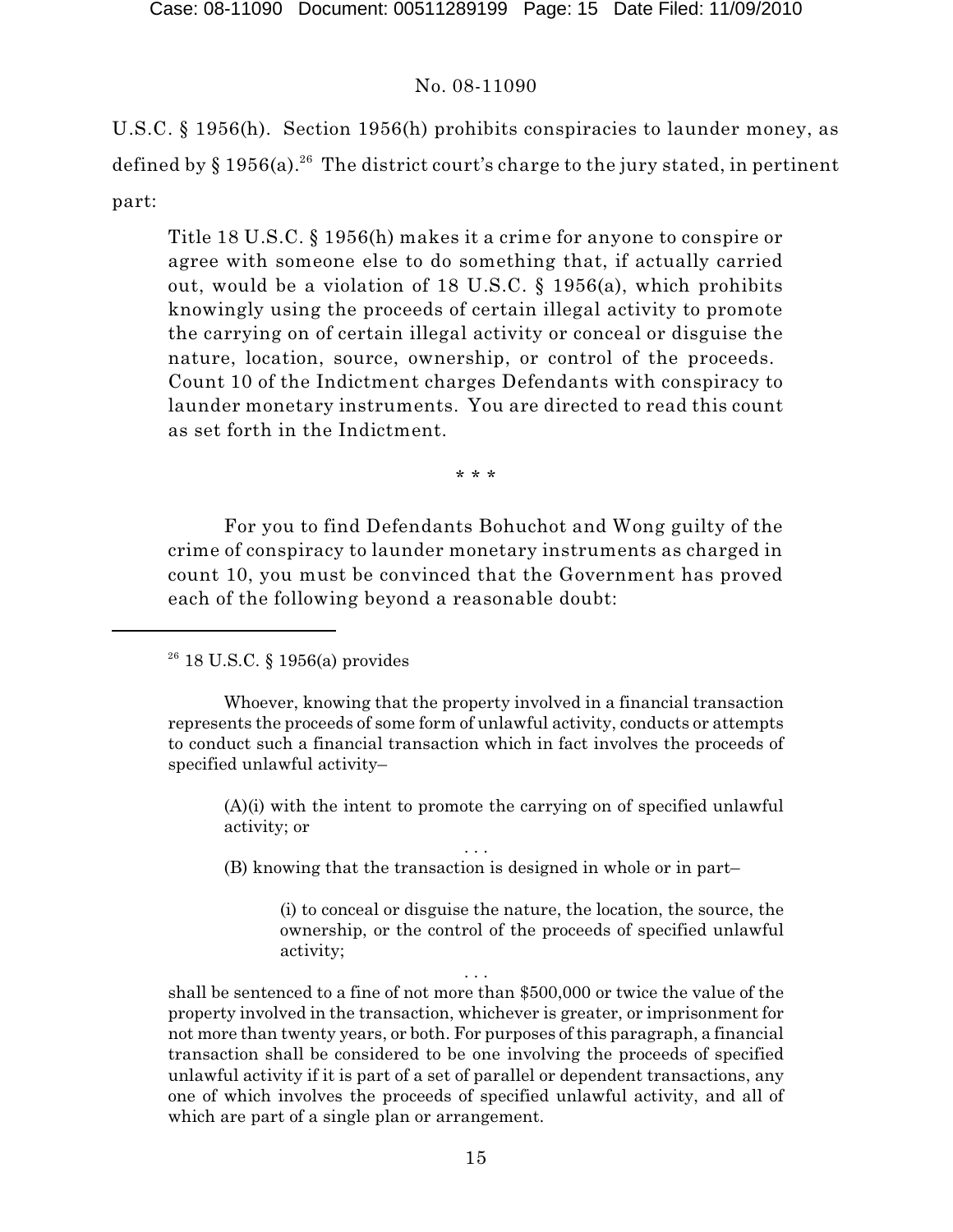- *First*: That two or more persons, in some way or manner, came to a mutual understanding to try to accomplish a common and unlawful plan to violate Title 18 U.S.C. § 1956(a) as charged in the Indictment; and
- *Second*: That the defendant, knowing the unlawful purpose of the plan, willfully joined in it, that is, with the intent to further the unlawful purpose.

Wong and Bohuchot assert that although the indictment correctly alleged the required *mens rea*, the jury instructions can be read in two erroneous ways. They argue that the instruction required that the defendants knowingly used funds but that it had no *mens rea* requirement at all regarding promoting or concealing. Alternatively, they argue that the instruction required that the defendants knowingly used funds and knowingly promoted or concealed. This, they say, lowered the *mens rea* from "intentional" to "knowing."

The defendants did not object in the district court on either of these grounds. Our review, therefore, is for plain error.<sup>27</sup> We will assume, without deciding, that the jury instructions did not require the jury to find all the necessary elements to convict the defendants of conspiracy to commit money laundering. Even were we reviewing for error, rather than plain error, the harmless error rule of the Supreme Court's decision in *Chapman v. California* 28 would apply when, as here, an element of an offense is omitted or misdescribed in a jury charge. $^{29}$  The question we would ask, had error been preserved, is "whether it appears 'beyond a reasonable doubt that the error complained of did

FED. R. CIV. P. 51(d)(2); *United States v. Clayton*, 172 F.3d 347, 351 (5th Cir. 1999). 27

<sup>&</sup>lt;sup>28</sup> 386 U.S. 18, 23-24 (1967).

<sup>&</sup>lt;sup>29</sup> See Neder v. United States, 527 U.S. 1, 4 (1999).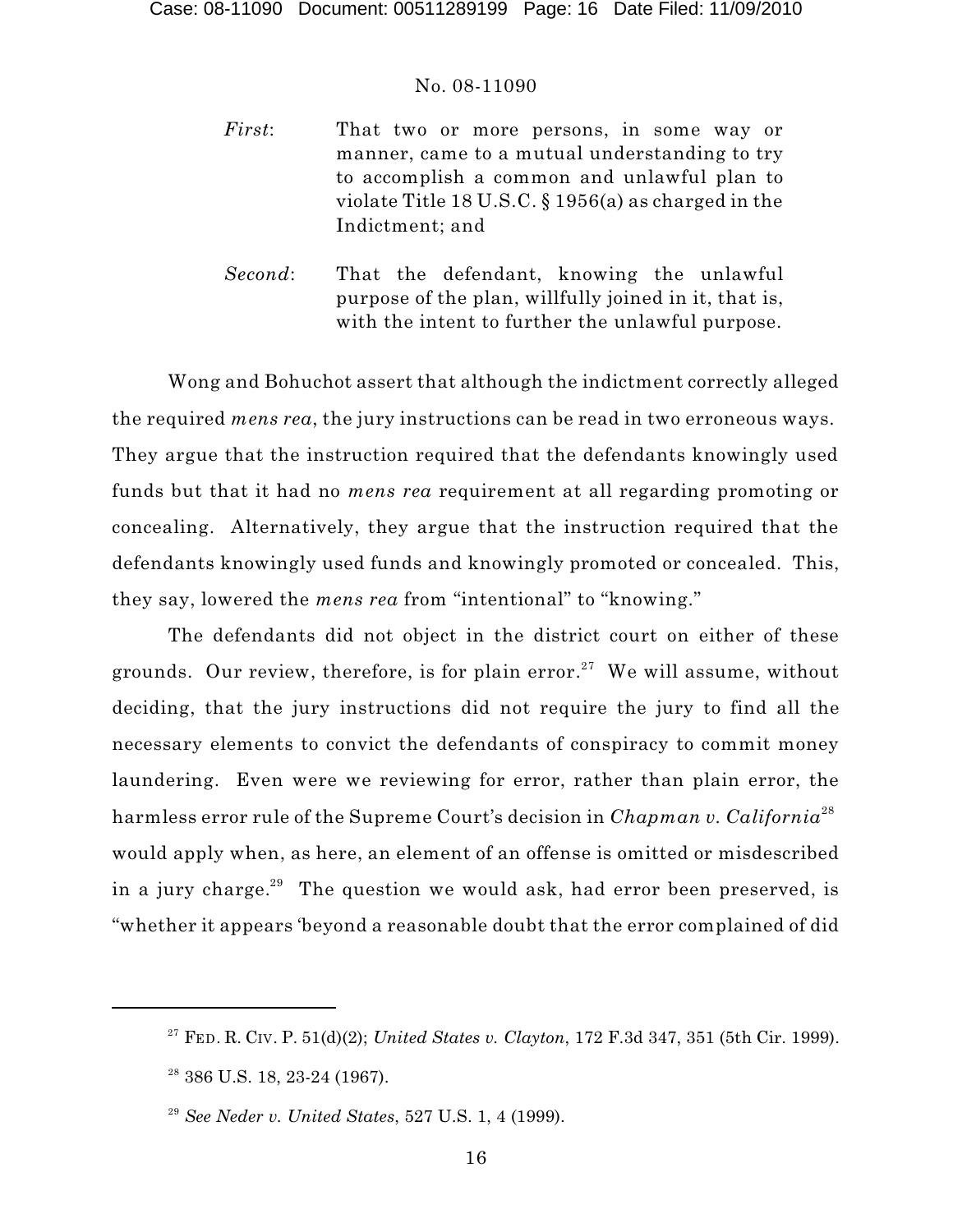not contribute to the verdict obtained."<sup>30</sup> Error would be harmless if no jury could reasonably find that Wong and Bohuchot did not agree to transfer funds with the intent to promote the carrying on of specified unlawful activity and did not agree to transfer funds knowing that the transfer was designed to conceal the nature, location, source, ownership or control of proceeds of specified unlawful activity.

The jury found that there was an agreement regarding unlawful proceeds. In light of that finding and the considerable and strong evidence of the intentional and knowing nature of Wong and Bohuchot's agreement and conduct, no jury could reasonably fail to make the requisite findings regarding the applicable *mens rea*. There was evidence that Wong funneled proceeds from MSE's participation in the DISD contracts to a company, Statewide Marketing, owned by the same three individuals who owned MSE. Statewide Marketing owned the yachts and paid for all the bills associated with them. There was also evidence that Wong hired Bohuchot's son-in-law, who received two paychecks. Bohuchot told his son-in-law that he would continue to receive checks even if his employment with MSE ended, and Bohuchot instructed his son-in-law to pay part of the proceeds from his second check each month to Bohuchot. These payments to Bohuchot amounted to \$50,000 per year. We will not lengthen this opinion by detailing all of the additional evidence of money laundering. Suffice it to say that the jury believed that there was an agreement to launder money and there was overwhelming evidence to support that finding. It follows that there was no plain error.

## **VI**

Bohuchot and Wong further contend that the district court committed

*Id*. at 15 (quoting *Chapman*, 386 U.S. at 24). 30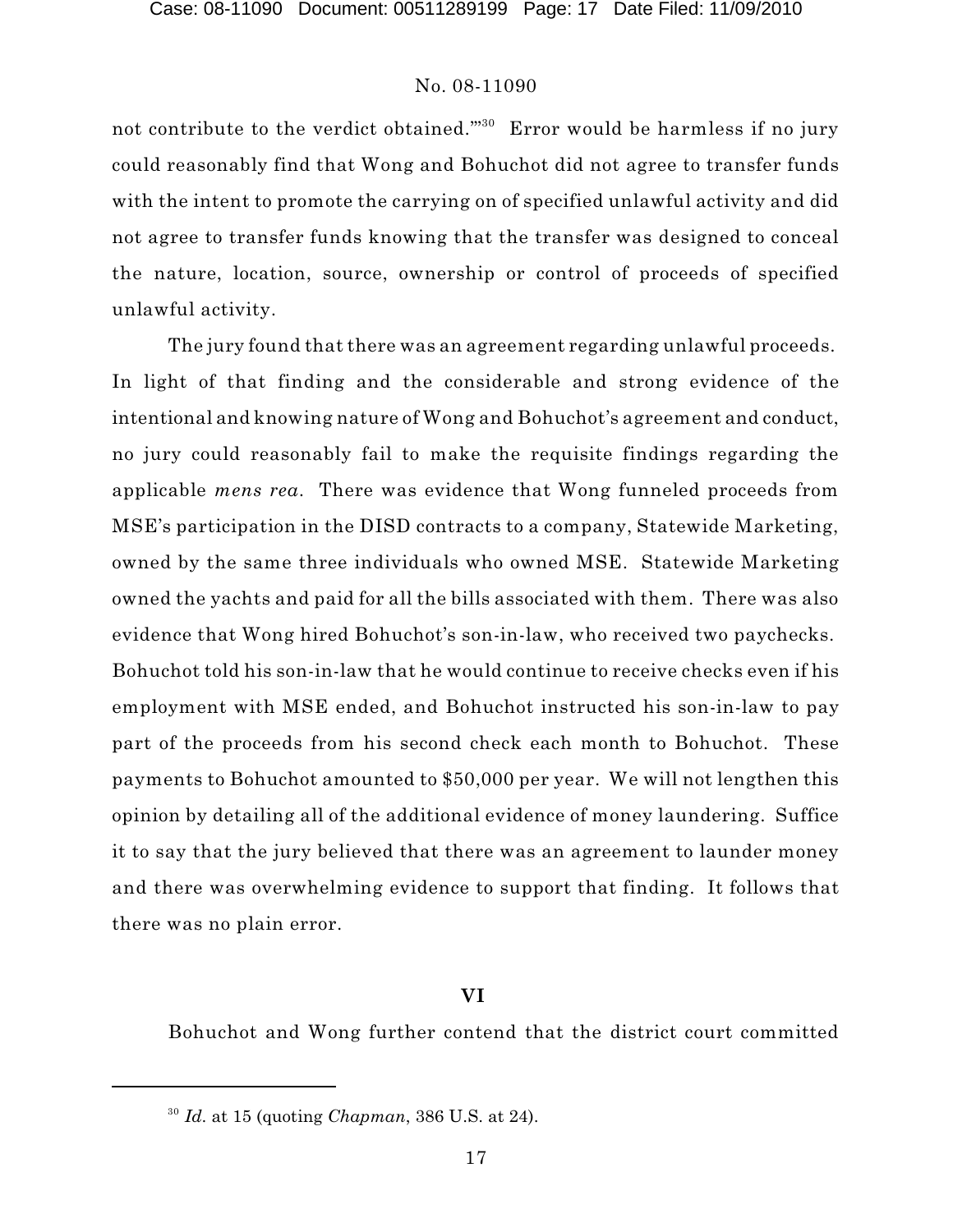error in calculating the "value" of the bribe for sentencing purposes under U.S.S.G. § 2C1.1(b)(2), which provides for increasing the offense level according to the value of the bribe. $^{31}$  Specifically, the Defendants argue that the district court overestimated the benefit of the two yachts provided by MSE for Bohuchot's personal use. Defendants allege that the court committed error by equating the cost of actual ownership of the vessels with Bohuchot's frequent use. This resulted in the court attributing to Bohuchot 80% and 90%, respectively, of MSE's total cost of ownership for the two yachts—\$667,669 in total. Defendants contend this calculation vastly overestimated the "value" of the bribe, which the court found totaled \$946,942. Defendants argue that because Bohuchot did not own the yachts, but merely used them (approximately 40 times over a two-and-a-half-year period on trips that lasted anywhere from a day to several weeks at a time), the proper methodology would have been to calculate the cost of renting the boats for this period. Basing the calculations on the market value of yachts that Bohuchot did not actually own, defendants insist, resulted in a gross inflation of the actual "value" Bohuchot enjoyed. The defendants raised these arguments in the district court.

"The amount of benefit to be received is a fact finding issue that is reviewed for clear error." $\rm ^{32}$  The district court need not determine the value of the benefit with precision. $^{33}$  Moreover, when "determining the amount of benefit to

<sup>&</sup>lt;sup>31</sup> See U.S.S.G. § 2C1.1(b)(2) ("If the value of the payment, the benefit received or to be received in return for the payment, the value of anything obtained or to be obtained by a public official or others acting with a public official, or the loss to the government from the offense, whichever is greatest, exceeded \$5,000, increase by the number of levels from the table in § 2B1.1 (Theft, Property Destruction, and Fraud) corresponding to that amount.")

*United States v. Griffin*, 324 F.3d 330, 365 (5th Cir. 2003); *see also United States v.* <sup>32</sup> *Valladares*, 544 F.3d 1257, 1266 (11th Cir. 2008) (per curiam) (same).

*Griffin*, 324 F.3d at 366 (citing *United States v. Landers*, 68 F.3d 882, 884 n.2 (5th <sup>33</sup> Cir. 1995)).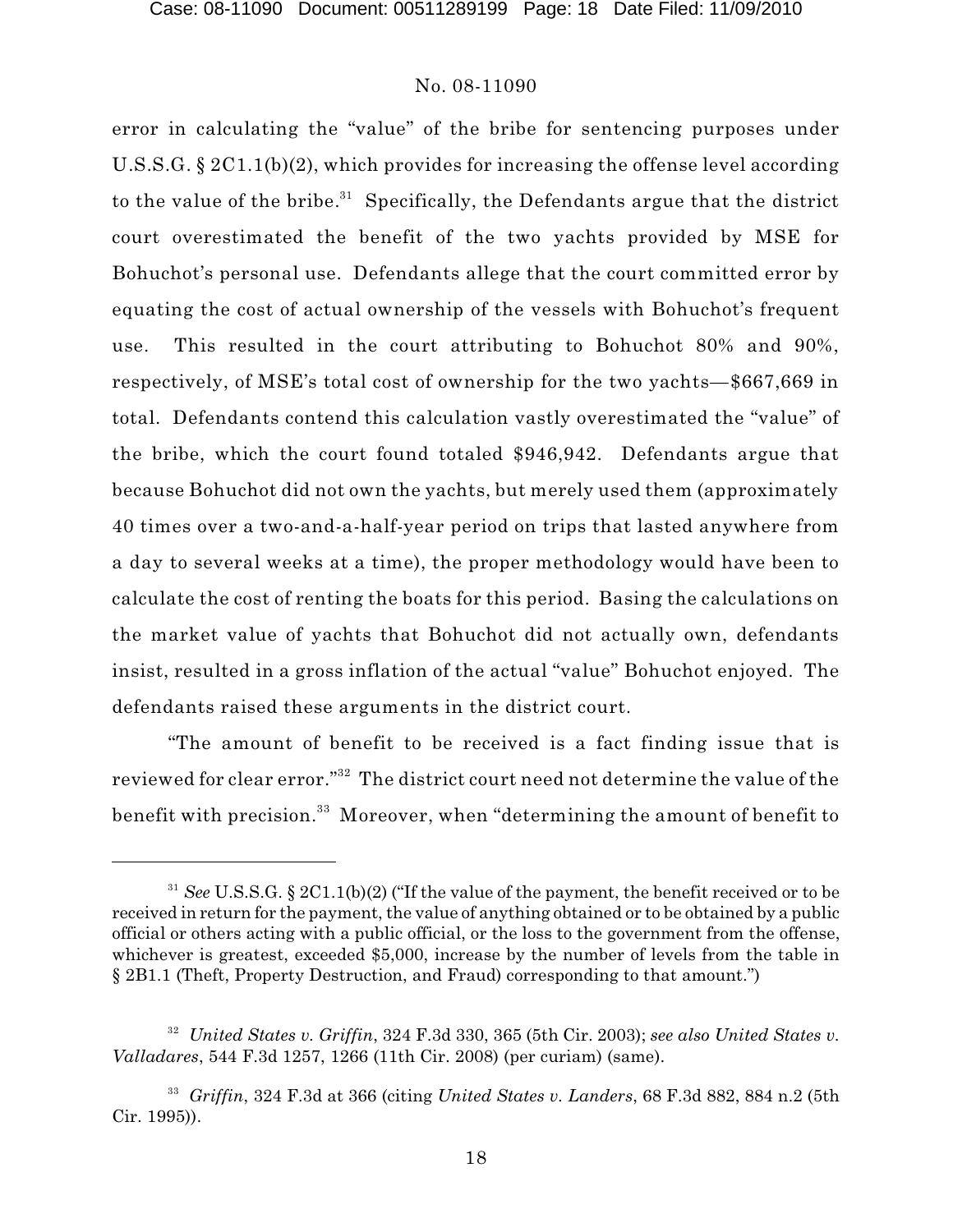be received, courts may consider the expected benefits, not only the actual  $\,$  benefits received." $^{34}$ 

Nevertheless, we conclude that because Bohuchot did not have the legal right to sell or otherwise transfer any interest in the boats in question, Bohuchot could not be found to enjoy an "ownership" interest for the purposes of calculating the amount of a benefit received under U.S.S.G. § 2C1.1(b)(2). Bohuchot did not receive the market value of the yachts, only the value attributable to his use of the yachts. However, the district court's use of the yachts' market value in calculating Bohuchot's sentence was harmless.

The district court applied a 14-level increase under section 2B1.1(b)(1) of the Sentencing Guidelines. That increase applies when the value of the bribe is greater than \$400,000 but less than \$1,000,000. The district court estimated that the value of payments and benefits to Bohochut unrelated to the yachts was \$278,243. Accordingly, if the value of the use of the boats was more than \$121,757, the 14-level enhancement would still have applied. The defendants contend that the value of the use of the yachts was from \$1500 to \$2500 per day for the first yacht and \$2500 to \$3500 per day for the second. If Bohuchot used the less expensive yacht for approximately 49 days at a value of \$2500 per day, the value to him would have exceeded \$121,757, and there was evidence that he used the yachts for more than 49 days. The defendants have failed to establish harmful error in the district court's application of the 14-level increase.

#### **VII**

With regard to sentencing, the defendants also assert that the district court erred in finding more than one bribe and adding two levels under U.S.S.G. § 2C1.1(b)(1). The district court reasoned that the counts of conviction

<sup>&</sup>lt;sup>34</sup> *Id.*